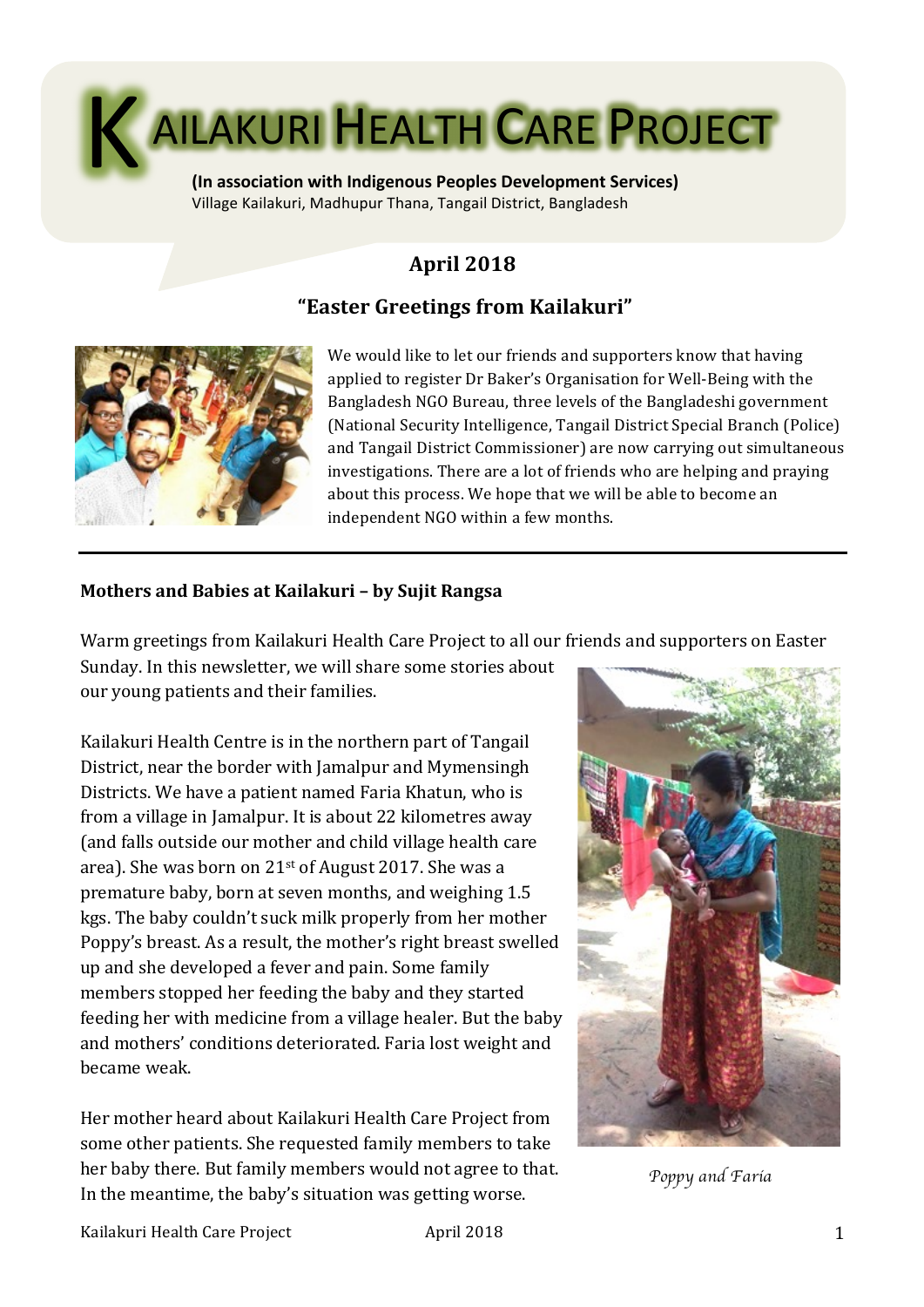Finally, one day Poppy came at the hospital on her own accord. When she came, her child was 1.3 kgs, and very weak. Treatment began immediately after getting admitted. But Poppy always worried, "Will my child and my breasts be cured or not?" Over seven weeks, Faria gradually improved and now her weight is 3 kgs. Poppy doesn't have a breast-feeding problem anymore. When asked why she didn't take her daughter to another clinic or hospital, she said they would have involved more hassle and expense than Kailakuri.



*Mukta and her daughter Bithi*

Mukta Begum, aged 25, is one of our Type One diabetic patients. Her village is Rashidpur, which is 10 kilometres away from our project. She takes insulin and other health treatment from Kailakuri regularly. Her daughter Bithi, who was born at her grandmother's house on 3 Sep 2017, was her firstborn and an 8-month premature baby. As she was premature, her size was small. She was keen to come to Kailakuri to deliver her baby as Kailakuri staff motivated her and gave some good advice.

But the rest of the family pressured her to go to her mother's house. There is a tradition for Muslim

women to go to their parents' home when they first give birth. Her baby Bithi was 1.4 kg at birth. Mukta's relatives admitted them in a private clinic in Jamalpur. They were not able to manage expenses there, so after 3 or 4 days they returned. The private clinic referred them to Mymensingh Medical Hospital. In the meantime, Mukta's left breast became fat including fever and pain. She stopped breast-feeding her baby. Mukta was not keen to go to other hospitals. She made a call to the Kailakuri clinic. Staff from Kailakuri advised her to come to the project as soon as possible. They came on 12 Sep 2017. The child was very weak. After two months, Bithi's weight increased to three kg and she is in good health. Family members changed their mind about Kailakuri and became quite emotional when Mukta was discharged from the project.

Sagor Ali was born on 21 Sep 2017. She went to her parents' house a few months before her first birth, as per Bengali tradition. When her pregnancy was at nine months, she was diagnosed with eclampsia. They didn't know what eclampsia was. Kailakuri treated her for eclampsia. When we told her she would need a caesarean operation for a safe delivery, both families would not agree to take any responsibility. There was a conflict between the two groups. We sent staff to both groups and educated them about the matter. When they accepted, we sent Sunia to Madhupur for



*Sunia and her son Sagor*

operation alongside one of our birth attendants. Sunia had a son, now three kgs. Both families are happy now.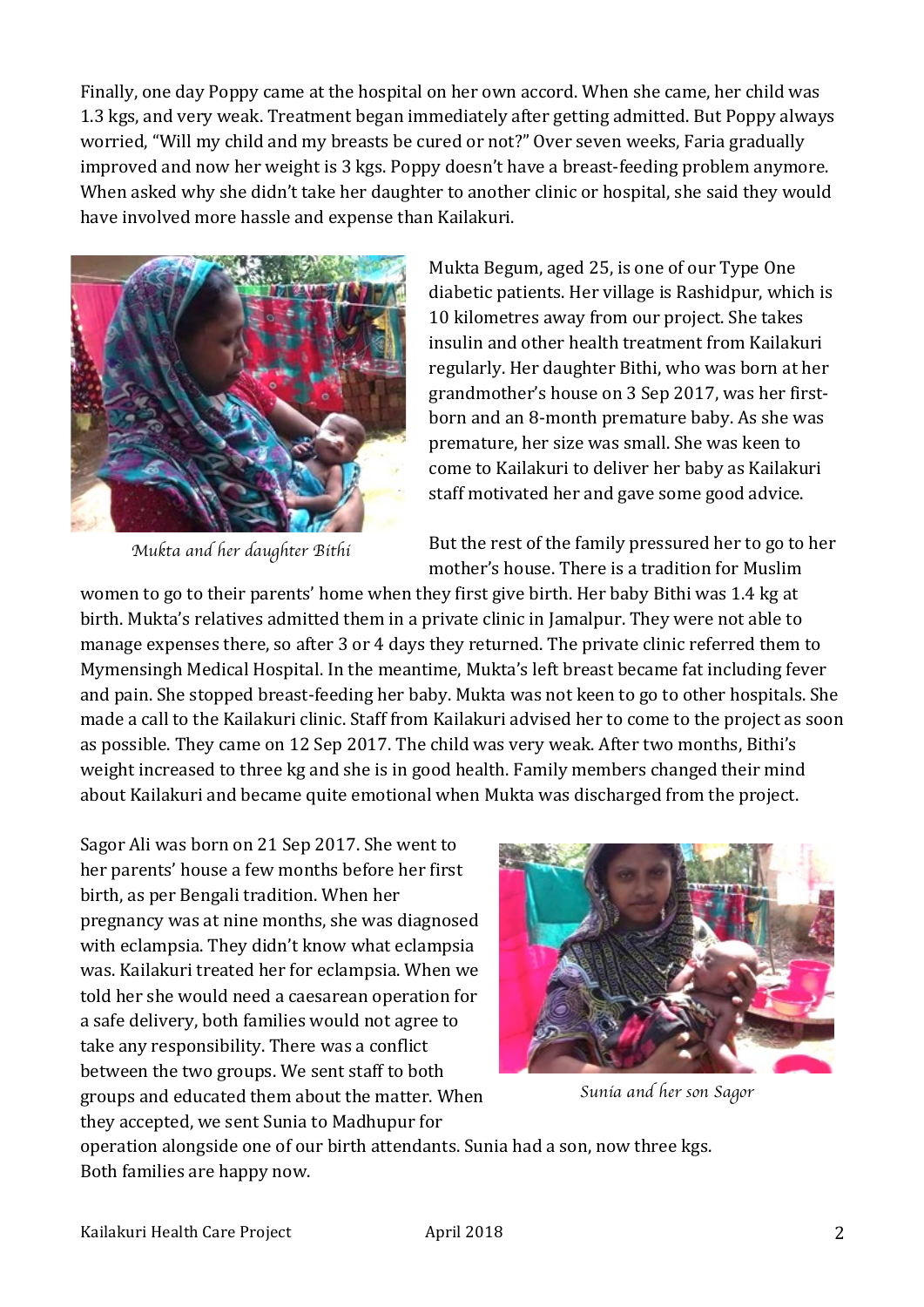### **Update on Dr Baker's Biography**

Kate Day continues on the task of writing Edric's biography. She recently finished a chapter about the beginnings of the Diabetes Programme, and she is currently writing about Edric's methods for teaching paramedics. It's fascinating stuff! Kate hopes to finish the first draft manuscript by mid-2018, then revise this into a publishable form. She welcomes your prayers for the best ways to capture this important story.

### **Merindy and Jason Morgenson's Update - 29 March 2018**

We are doing well. I think we find it hard to believe that we are actually going to be leaving for Bangladesh soon. We have been waiting so long for this day, and now it seems like it is finally here! We are very grateful for all the patience that everyone has had with us, and with the multiple delays we have had over the last five years. We have had a lot to get ready since receiving the NGO Bureau Approval letter for our visas. Jason's last day working in the Emergency Room at our local hospital is 12 April.

We plan on cleaning out the house and putting it up for sale after Jason is done working at the hospital. One of our friends is getting married 12 May. So we are hoping to leave immediately after the wedding. We will be making final decisions about the airline tickets within the next week or so. Thank you so much for your support!





It is five years now since Edric did his last NZ-wide speaking tour. This year we would like to be able to visit all of the groups he visited to bring you up to date on this unique and most worthwhile mission. As you plan your 2018 programme, please get in touch with Peter Wilson to arrange a speaker to visit.